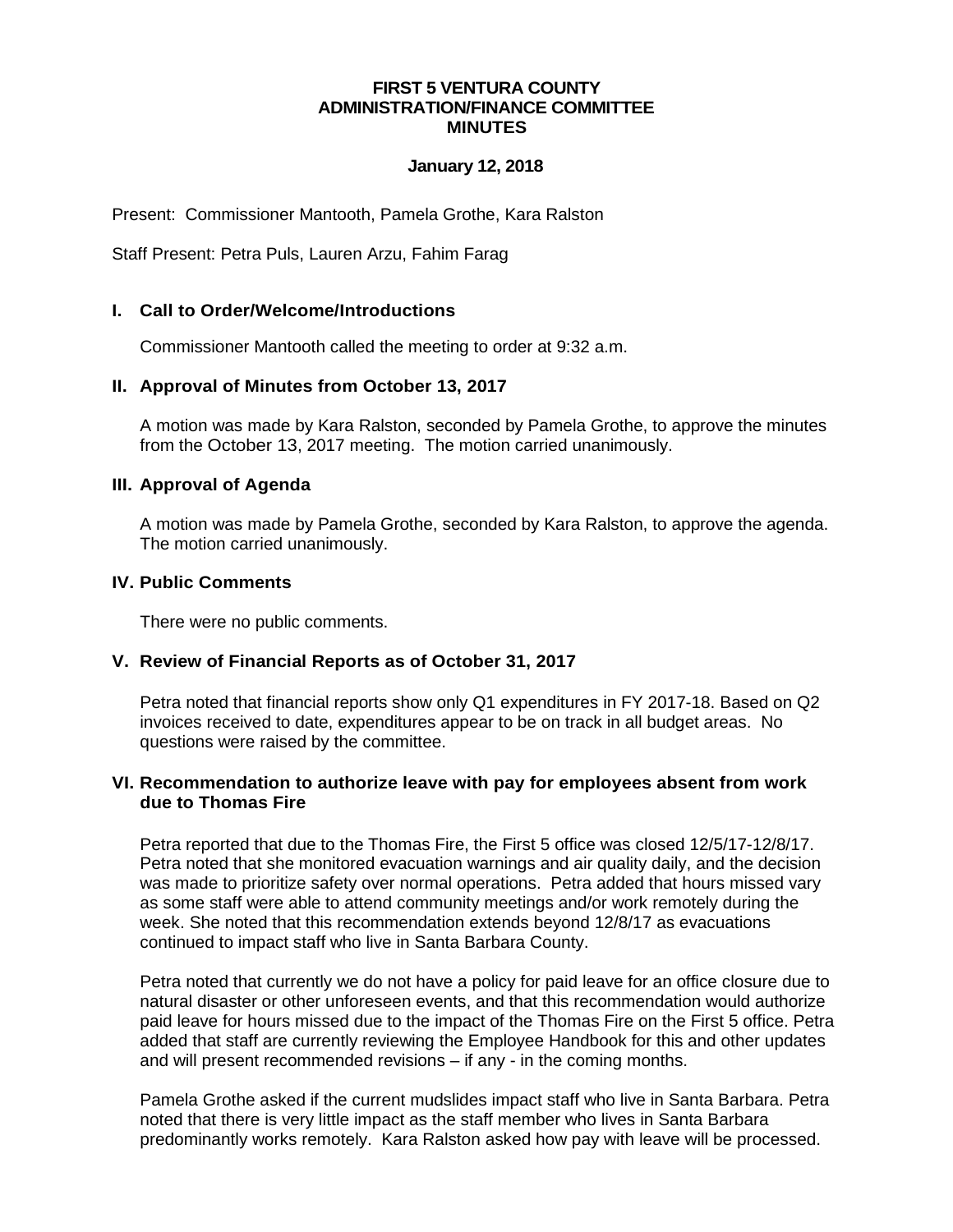First 5 Ventura County Administration and Finance January 12, 2018 Page 2 of 4

> Petra reported that staff submitted timecards reporting sick and/or vacation time for hours missed and time off accruals would be replenished upon Committee and Commission approval. Commissioner Mantooth asked for clarification for authorizing pay for up to 32 hours. Petra noted that offices were closed for four days due to continued fire and air quality concerns and that leave would be pro-rated for part-time staff. Kara Ralston asked if there are any potential issues with using public funds in such a way. Commissioner Mantooth and Pamela Grothe noted a similar resolution was passed by the Board of Supervisors and Petra added that legal counsel has been consulted and advised that no issues are foreseen. Commissioner Mantooth asked the total fiscal impact to be reported at the January Commission Meeting, and Petra confirmed.

**A motion was made by Pamela Grothe, seconded by Kara Ralston, to approve leave with pay for employees absent from work due to the Thomas Fire as discussed. The motion carried unanimously.**

### **VII.Recommendation to authorize pay for First 5 Ventura County funded preschool programs closed due to the Thomas Fire**

Petra reported that contracts for First 5 funded preschool programs are paid based on the number of days of operation and child attendance. Due to the Thomas Fire and the continued environmental impact, many programs were closed for multiple days in December 2017, but still incurred expenses such as rent and staff salaries. Petra noted the recommended item would authorize pay for days missed due to program closures. Pamela Grothe asked if there would be any risk of programs receiving double revenue. Petra reported that there is no such risk as we are the sole funder for these preschool programs. Commissioner Mantooth asked for the total fiscal impact to be reported at the January Commission Meeting, Petra confirmed. Kara Ralston noted that funds for these contracts are already budgeted.

**A motion was made by Kara Ralston, seconded by Pamela Grothe, to approve pay for First 5 Ventura County funded preschool programs closed due to the Thomas Fire as discussed. The motion carried unanimously.**

#### **VIII.Recommendation to approve Policy Platform**

Lauren Arzu reviewed the Advocacy Policy that was approved in October 2017. Lauren reported that recently we were able to sign on to a letter of support for AB11 (co-sponsored by the First 5 Association). Petra added that we had a window of less than 48 hours to respond and were able to move quickly thanks to the Advocacy Policy.

Lauren presented the proposed Policy Platform and noted it aligns with current Strategic Plan goals. Commissioner Mantooth noted that the Policy Platform is comprehensive and ambitious. He asked for clarification that this is a guideline of approved parameters and not a list of objectives. Lauren noted that we will select a few priorities to be proactive in support of and that the platform will be used to guide reactive and time-sensitive issues. Pamela Grothe noted that the platform may need to be expanded to include issues and opportunities that will come up in the future. Kara Ralston agreed and commended the broad guidelines in the Policy Platform. Lauren confirmed that Policy Platform would be reviewed annually for updates.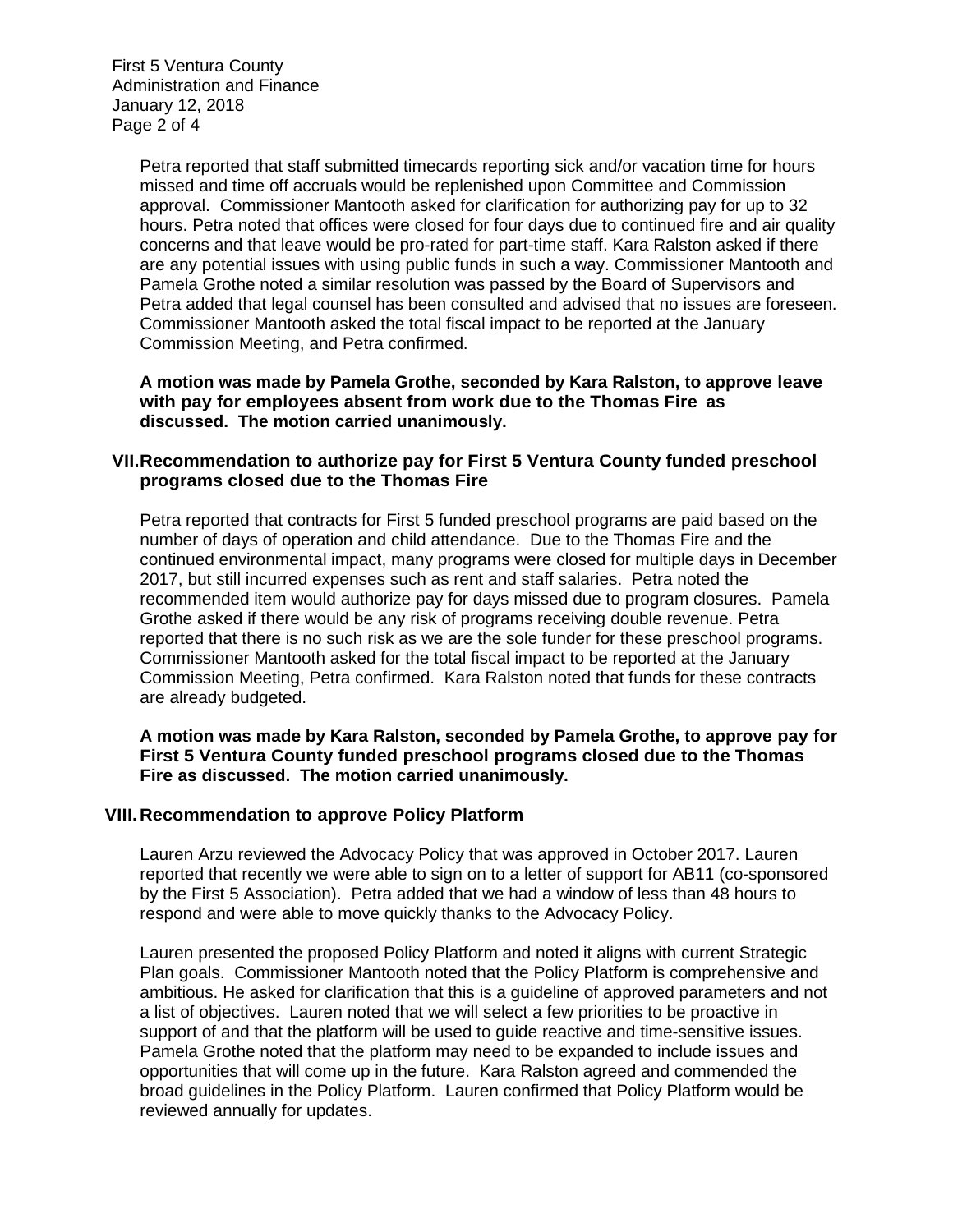### **A motion was made by Pamela Grothe, seconded by Kara Ralston, to approve the Policy Platform as discussed. The motion carried unanimously.**

## **IX. Update on Commission Activities**

Petra reported that the December 2017 Commission meeting was cancelled. In November, the Commission met to discuss strategic investments for FY 2019-20 and beyond. Petra recapped the current spend down of reserves occurring in the first three years of the current Strategic Plan. Then, First 5 expenditures will align with the roughly \$6.5 M projected revenue for each of the final two years. Petra reported that staff are working with funded partners and stakeholders to review guiding principles and strategic assumptions moving forward and develop recommendations to present to the Commission for review.

Pamela Grothe asked if we are considering targeted services or providing services countywide. Commissioner Mantooth noted that the Commission prefers to remain a countywide organization. Pamela Grothe suggested First 5 look at services that are not funded elsewhere and that can benefit all children and families regardless of income. Kara Ralston added that we need to engage in advocacy and outreach to focus more on longterm strategies and outcomes.

Petra provided an overview of how we will determine investments moving forward, noting we anticipate shifting investments to systems/capacity building and advocacy, while still investing in direct services at a lower rate. Commissioner Mantooth noted that preschool may be an area that receives less direct investment and more systems change efforts. He noted that all gubernatorial candidates are supportive of Universal Preschool.

Petra provided oral health as an example of an area that we have shifted from direct service to systems change – funding for treatment has declined in recent years as the number of children with dental insurance has increased. Currently not enough local providers accept DentiCAL – F5VC may support oral health by advocating for additional capacity.

Petra noted that three of the four scenarios presented in November remain in consideration; a 50% across the board funding cut was eliminated. Current scenarios being modeled for presentation to stakeholders and the Commission:

1: Regionalize and consolidate NfLs, maintain current programs countywide as much as possible.

2: Consolidate NfLs and delivery of core services, target services to high need population.

3: Discontinue NfL structure, focus on core services with centralized delivery.

Petra noted that scenarios were shared with funded partners in December and another meeting is scheduled prior to the January Commission meeting to identify opportunities and barriers for each model. Commissioner Mantooth added that the Commission is working to identify services that yield the most benefit and those programs that are the most impactful.

Kara Ralston asked which factors will be included to determine impact other than numbers served. Commissioner Mantooth noted that evaluation criteria is not yet finalized.

Petra advised the Committee that the January Commission Meeting will include continued year 4/5 strategic planning and scenario discussions, scheduled from 2:15-4:30 at the VCOE Conference Center, and invited all Committee Members to attend.